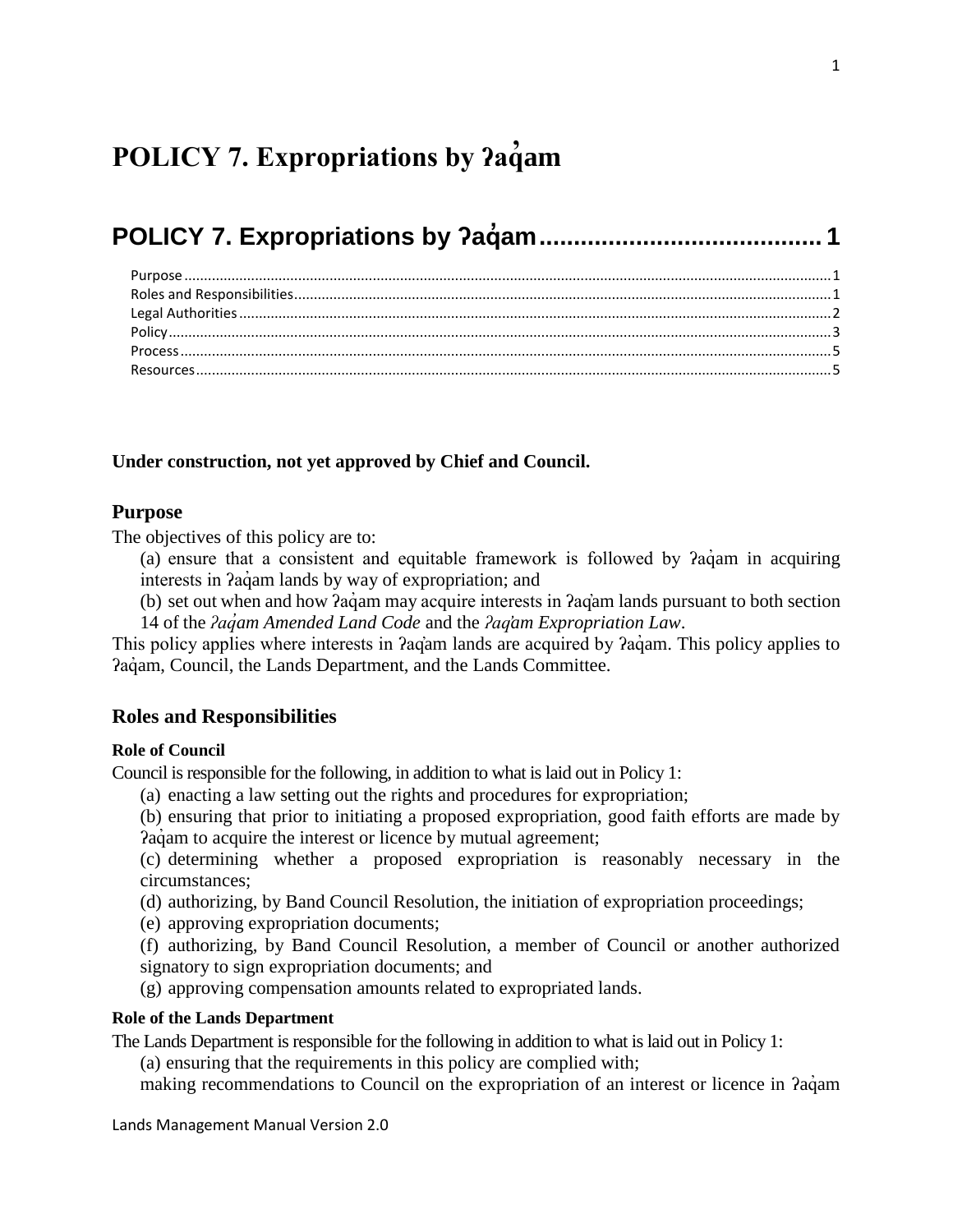lands

(b) at the direction of Council, ensuring that expropriation agreements are executed, provided to the appropriate interest holder, and filed with the First Nation Lands Registry in accordance with Policy 2; and

(b) at the direction of Council, assisting with expropriation proceedings.

## **Role of the Lands Committee**

The Lands Committee may assist the Lands Department and Council with any matter related to an expropriation and may perform duties and functions as directed by either Council or the Lands Department.

It is the responsibility of the Lands Committee to respond to all requests from the Lands Department or Council, and where necessary to consult with members on a proposed expropriation.

The Lands Committee may make recommendations to Council on matters related to expropriations.

## **Characteristics of an Expropriation**

The characteristics of an expropriation are:

- (a) it may be either:
	- (i) by way of an expropriation agreement between ʔaq̓ am and an interest holder, or
	- (ii) forced by *?agam*;
- (b)  $aq<sub>q</sub>$  and is obligated to pay the interest holder just, timely and adequate compensation;

(c) the rights and privileges of the interest holder become and are absolutely vested in  $2a\text{d}$ am; and

(d) if at any time the expropriated land or any part of such land is found to be unnecessary for the purpose for which the same was expropriated, or if it is found that a more limited interest only is required, the ʔaq̓am may abandon the land or any part of such land and the abandoned land will revert to the allotment holder.

## **Legal Interests Involved in an Expropriation**

The nature of the legal interests involved in an expropriation varies depending on the status of the proposed expropriation lands and the interest holders affected.

Persons who may be interest holders include:

- (a) a registered allotment holder;
- (b) any person who has an estate or interest in the land, such as a lease, licence, permit, easement or other agreement granting the rights to use, occupy or access the land;
- (c) any person who has a lien, charge, mortgage or encumbrance on the land; and
- (d) any person in actual occupation of the land.

# <span id="page-1-0"></span>**Legal Authorities**

The relevant authorities are:

- (a) paragraph 6(1)(j), and sections 26(2) and 28 of the *First Nations Land Management Act*;
- (b) sections 5.1, 5.2, 13.3 and 17.1 to 17.8 of the Framework Agreement;
- (c) section 14 of the *ʔaq̓am Amended Land Code*; and
- (d) the *ʔaq̓am Expropriation Law, XXXX*.

Paragraph 6(1)(j), and sections 26(2) and 28 of the *First Nations Land Management Act* 

Lands Management Manual Version 2.0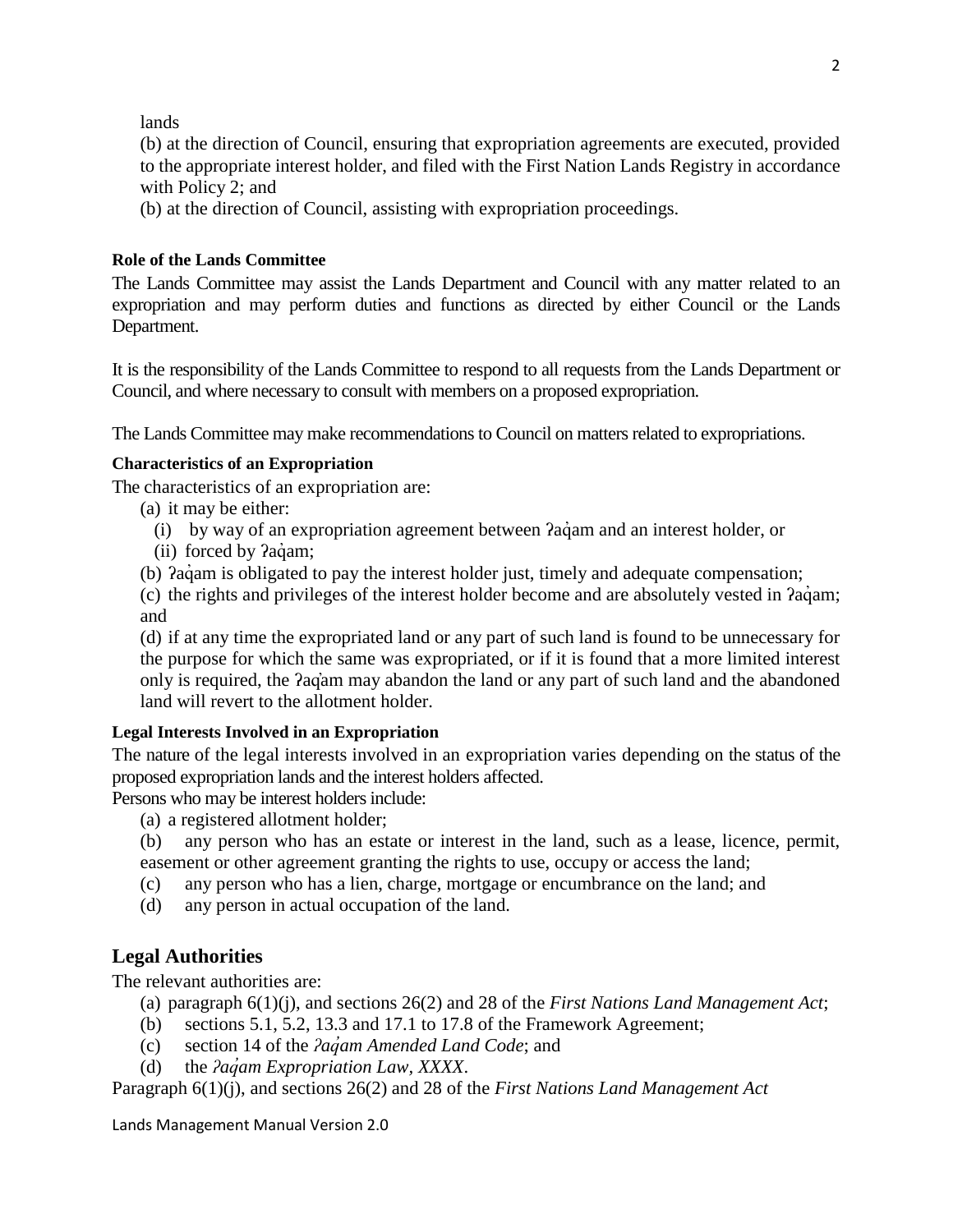Sections 5.1, 5.2, 13.3 and 17.1 to 17.8 of the Framework

Section 14 of the *ʔaq̓am Amended Land Code* states:

14.11 The resolution of disputes concerning the right of the ʔaq̓am to expropriate shall be determined in accordance with Part 8.

Prospective *<i>Pagam Expropriation Law*, sets out the rights and procedures for an expropriation by Pagam

## <span id="page-2-0"></span>**Policy**

## **Requirement for Acquisition Needs Assessment**

Prior to considering the need for an expropriation, Council must obtain from the Lands Department an acquisition needs assessment that sets out:

(a) a comprehensive description of the community purpose or works to which the proposed expropriation relates;

(b) the area and location of the proposed expropriation lands;

(c) the reasons why the expropriation, rather than a lesser interest, is necessary for achieving the community purpose or completing the works to which the proposed expropriation relates; (d) a list of all authorizations that will be required to achieve the community purpose or complete the works to which the proposed expropriation relates, including any:

(i) building, construction or other permits,

- (ii) re-zoning and changes to *ʔaq̓am Community Land Use Plan, 2016*, and
- (iii) environmental assessments,
- (e) an inventory of current ʔaq̓ am assets and ʔaq̓ am community lands;

(f) an assessment of whether the community purpose or works to which the proposed expropriation relates can be economically met through the use of existing ʔaq̓am assets and ?a $q$ am community lands;

(g) an inventory of all land instruments, interests and rights that are being proposed for expropriation;

(h) a description of any alternatives to the proposed expropriation, such as obtaining a lease of land from an allotment holder and the costs associated with such alternatives; and

(i) an estimated budget for:

(i) the costs associated with the proposed expropriation; and

(ii) the costs associated with achieving the community purpose or completing the works to which the proposed expropriation relates in the event that the proposed expropriation is effected.

### **Restrictions on Council's Power to Approve of an Expropriation**

Prior to approving an expropriation, Council must confirm that:

(a) the acquisition needs assessment indicates the expropriation is reasonably necessary to achieve the community purpose or complete the works to which the proposed expropriation relates;

(b) the costs associated with the acquisition of all land instruments, interests and rights that are proposed for expropriation are pre- approved in  $2a\gamma$  amual budget or multi-year financial plan; and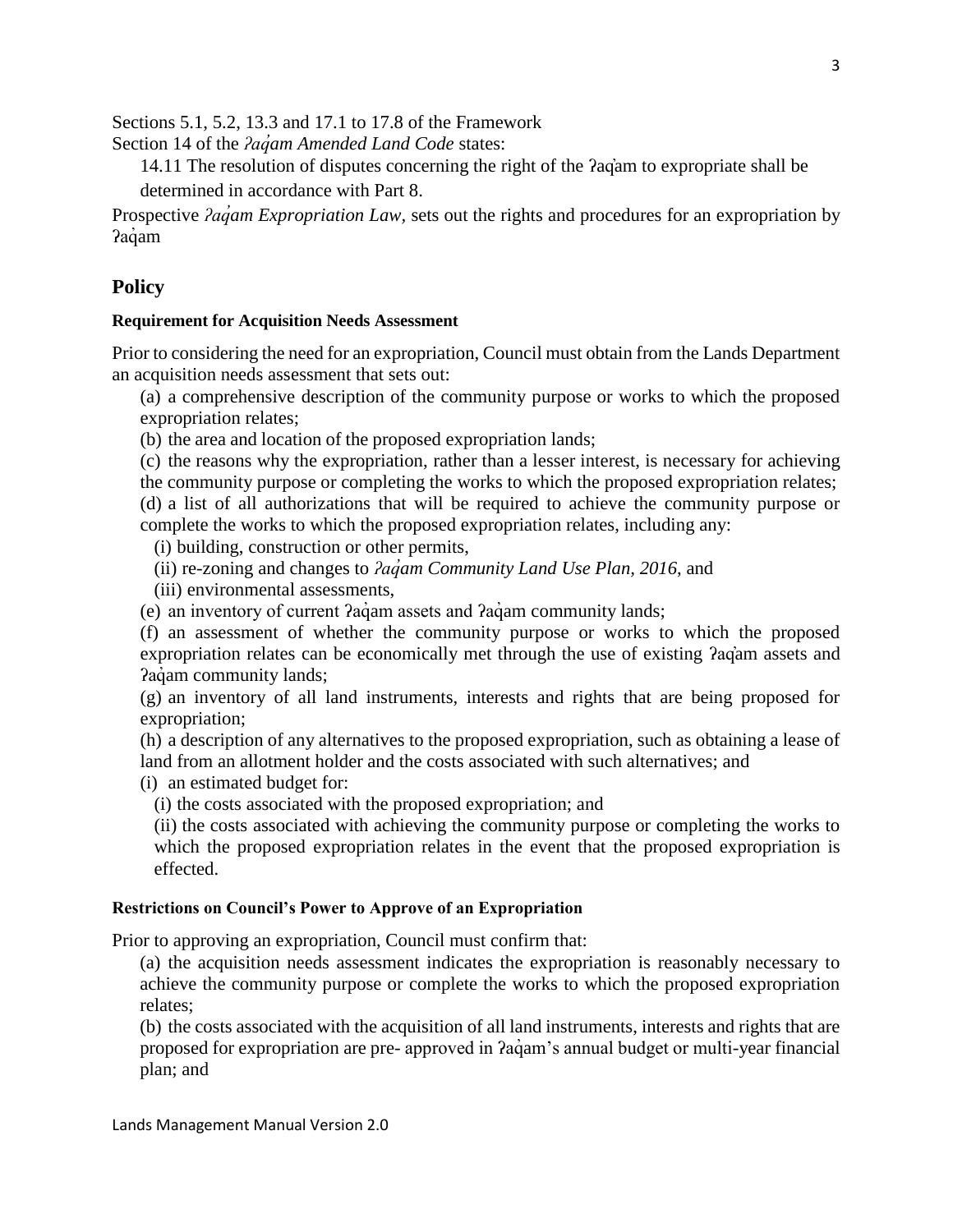(c) Council has provided authority for the appropriate person(s) or body(ies) to initiate and undertake legal surveys, appraisals, negotiations, expropriations, legal and other such related activities, as may be required.

## **Band Council Resolution: Approving a Proposed Expropriation**

A Band Council Resolution that approves a proposed expropriation must include the following: (a) [to be developed];

## **Mandatory Elements of an Expropriation Agreement**

An expropriation agreement between  $2a\dot{q}$ am and an interest holder must address, at a minimum, the following:

(a) the names of the parties to the expropriation agreement, being ʔaq̓ am and the interest holder;

(b) a legal description of the ʔaq̓ am lands to which the expropriation relates, that refers to a registration plan or official plan;

(c) details of the community purpose or works to which the expropriation relates and the estimated length of time for which the expropriated lands are required to fulfill such community purpose or works;

(d) a clear articulation of the terms agreed to by the interest holder and ʔaq̓am for an expropriation of the interest holder's rights and interests in *?aquam lands*;

(e) the interest holder's rights and interests in those ʔaq̓ am lands being expropriated and a statement that those rights and interests will transfer to  $2a\ddot{q}$ am, free and clear of all encumbrances;

(f) the date and time of the transfer to ʔaq̓ am of the interest holder's rights and interests;

(g) that the interest holder will finalise agreements with third parties with regard to all encumbrances to the satisfaction of  $2aqam$ ;

(h) that the interest holder agrees to accept a specified dollar amount as final compensation for the acquisition of the interest holder's lands by ʔaq̓ am, with details of all adjustments made to the compensation. Furthermore, that *Pagam* must provide the interest holder with an independent appraisal report for the expropriated interest or licence to confirm the adequacy of the compensation;

(i) the method of payment and the date on which ʔaq̓am will make the compensation payment to the interest holder;

(j) that ʔaq̓am will pay all costs related to the expropriation, including the costs of the interest holder obtaining independent legal advice; and

(k) that ʔaq̓ am will ensure any environmental requirements are met.

## **Band Council Resolution: Expropriation Agreements**

A Band Council Resolution that approves an expropriation agreement must include the following:

(a) reference to the expropriation agreement between the interest holder and ʔaq̓am, which must be attached as an appendix to the Band Council Resolution;

(b) reference to independent appraisal of land value information, which must be attached as an appendix to the Band Council Resolution;

(c) if applicable, a copy of the environmental assessment completed by ʔaq̓am attached as an appendix to the Band Council Resolution;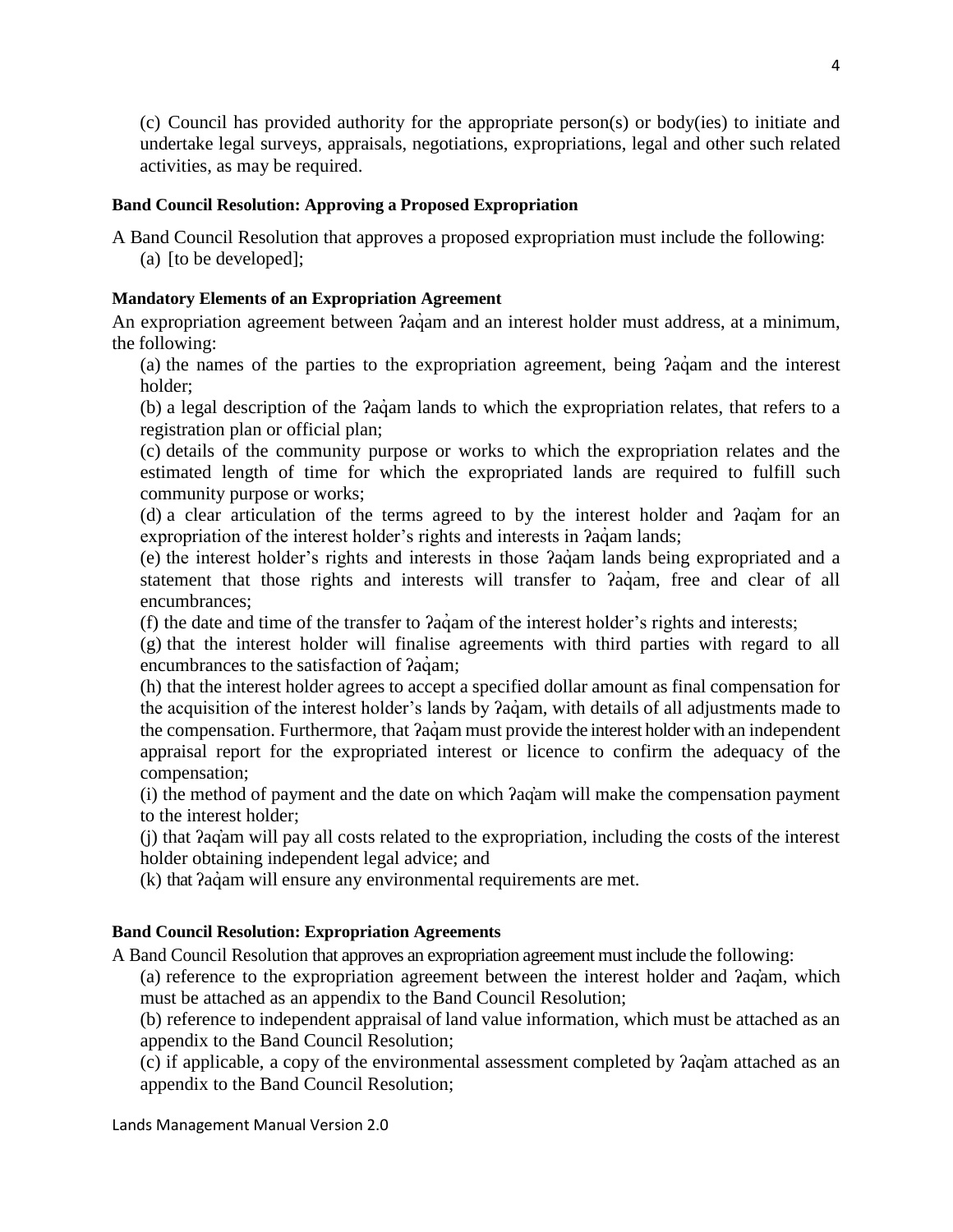(d) a copy of the legal land description and survey for the expropriated lands attached as an appendix to the Band Council Resolution;

(e) a statement of the total compensation package to be paid to the interest holder; and

(f) a copy of satisfactory evidence to ʔaq̓ am that the interest holder has obtained independent legal advice with respect to the execution of the expropriation agreement, attached as an appendix to the Band Council Resolution.

### **Method of Compensation Payments**

Where  $2aq<sub>am</sub>$  pays compensation to an interest holder, that payment must be made by way of certified cheque to the interest holder.

## <span id="page-4-0"></span>**Process**

<span id="page-4-1"></span>[to be completed once the *<i><i>agam Expropriation Law, XXXX* is enacted]

## **Resources**

Besides this policy, consult the following resources:

- (a) the *Framework Agreement*;
- (b) the *Individual Agreement*;
- (c) the *First Nations Lands Management Act*;
- (d) *ʔaq̓am Amended Land Code*;
- (e) *ʔaq̓am Expropriation Law*;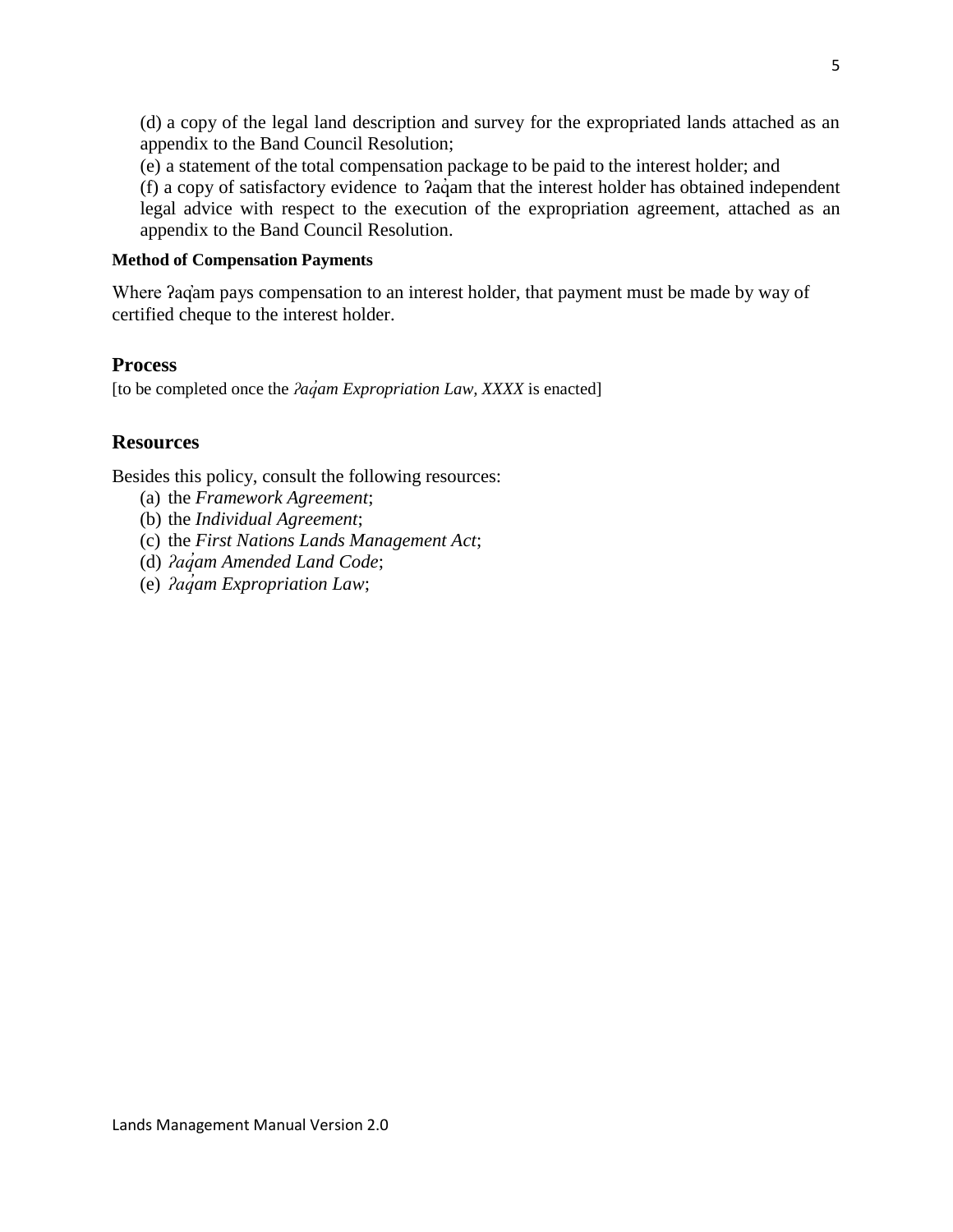Lands Management Manual Version 2.0